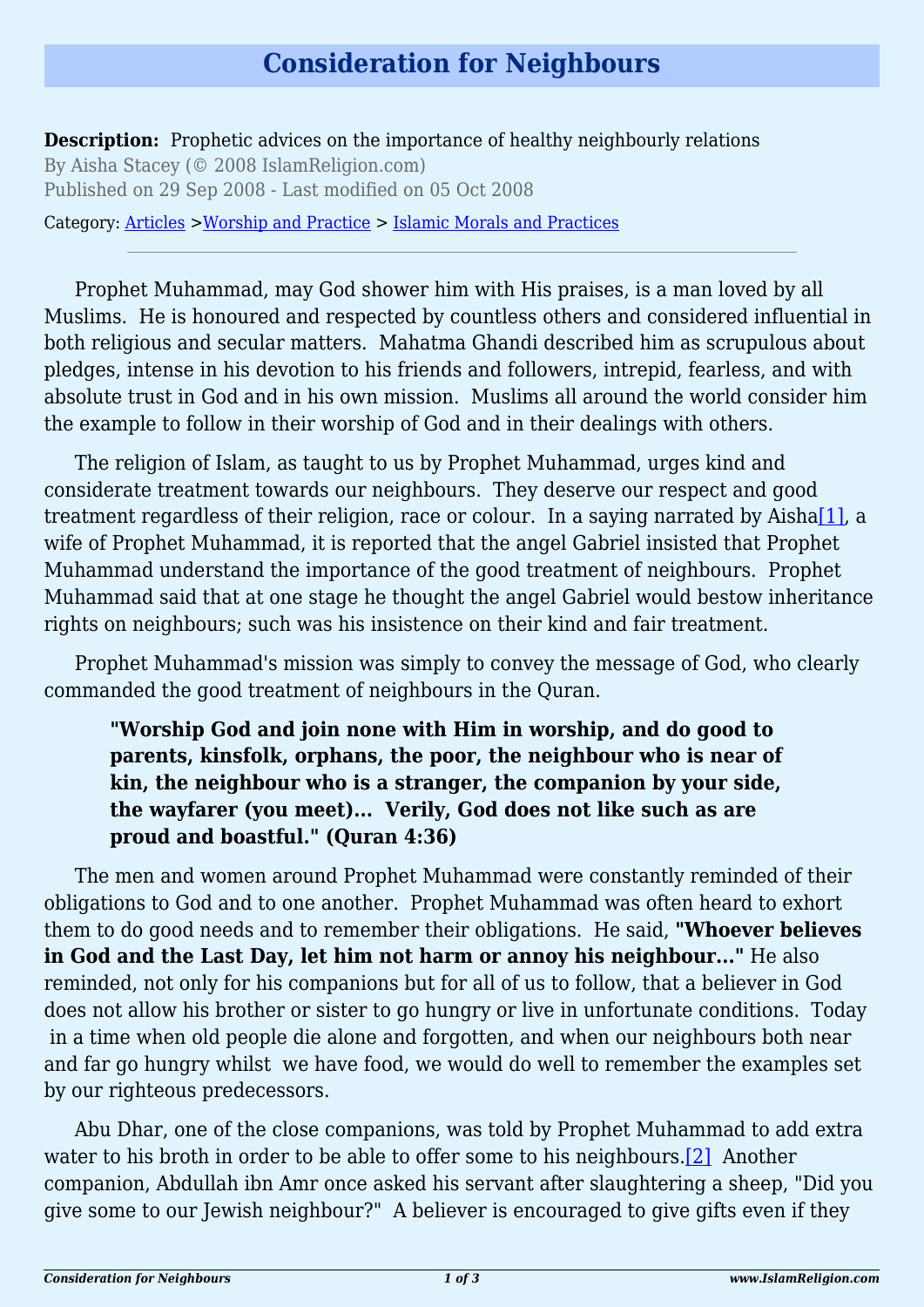<span id="page-1-0"></span>are of little monetary value. The true value of the gift is the generous spirit with which it is given. The giving of gifts encourages friendship and mutual support. When the Prophet's wife Aisha asked him about what neighbours to send her gifts, he replied, **"To the one whose door is closest to yours"**[\[3\]](#page-2-2). Although the closest neighbours are the ones we should be mindful of in the first instance, Islam urges us to take care of all our neighbours. It is a system that takes into consideration the needs and feelings of others in the greater community.

When one truly understands the teachings of Islam, he or she begins to see that if one member of a community suffers the whole community is in strife. After family, neighbours are the people that we depend on the most in times of strife and calamity, and in times of need. A bad relationship with neighbours can make life miserable. It is important that people who share a neighbourhood be able to trust and rely on each other, regardless of their religion or ethnicity. Neighbours must feel secure that both their honour and wealth are safe. Prophet Muhammad described a good neighbour as one of the joys in a Muslim's life, he said, **"Among the things that bring happiness to a believer in this life are a righteous neighbour, a spacious house and a good steed".**[\[4\]](#page-2-3) A good neighbour is one who guarantees comfort, security and safety. For this reason it is important that one who believes in obeying God does not spare any effort in being considerate of and generous to the neighbours. Prophet Muhammad warned his companions against harming or upsetting the neighbours.

<span id="page-1-2"></span><span id="page-1-1"></span>In a sayin[g\[5\]](#page-2-4) that is as true today as it was 1500 years ago, Prophet Muhammad was asked about a certain woman who prayed and fasted more than was obligatory upon her, and gave generously in charity, but unfortunately, she did not refrain from speaking harshly to her neighbours. He described her as being one of the people of Hell who would be punished for this. In the same saying, he was asked about another woman who fulfilled only her obligatory duties and gave very little in charity, however her neighbours were safe from her harsh tongue and she offended no one. Prophet Muhammad described her as among the people of Paradise. The religion of Islam places great emphasis on the solidarity of families, neighbourhoods and the wider community.

Islam continuously advises the believers to be kind and considerate of neighbours. What happens however if one has a neighbour who behaves badly and does not show the respect inherent in the teachings of Islam? A Muslim is patient and tolerant and does not bare a grudge. A believer strives to mend the broken relationship through good morals and manners and a forgiving attitude in the hope that this will bring about great reward from God. A believer patiently bares the annoyances as much as he or she is able. If the situation becomes intolerable to publicise the bad behaviour may be a last resort.

<span id="page-1-3"></span>The Prophet Muhammad once advised a man to gather his belongings in the middle of the road as an indication that he could no longer live beside his neighbour. The "bad neighbour" immediately apologised and begged his neighbour to return.[\[6\]](#page-2-5) Nobody likes their bad behaviour to be made public and this is especially true of a Muslim, whose religion requires that he have the highest moral standards. Islam places great emphasis on the qualities of respect, tolerance and forgiveness, and these qualities shown to